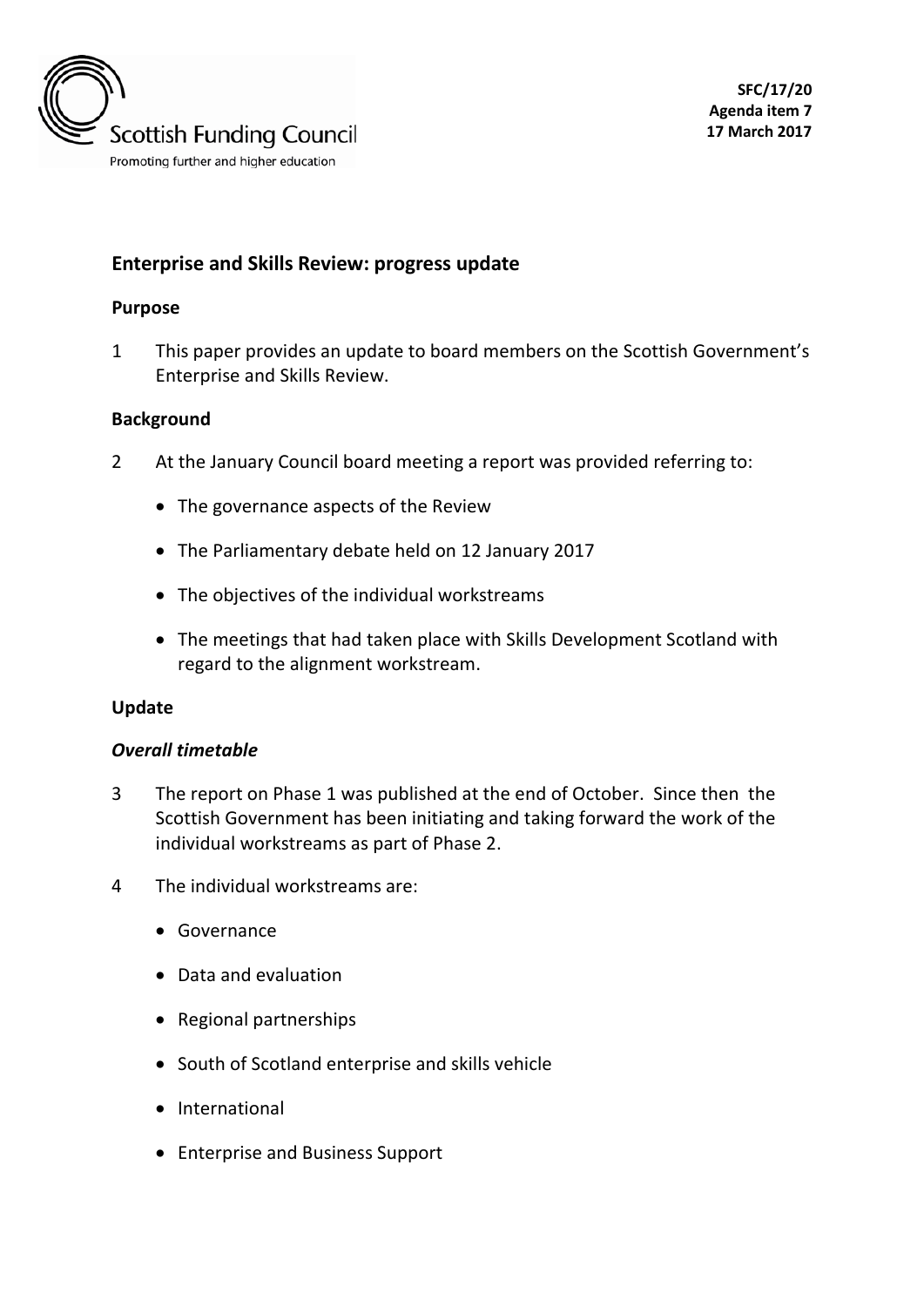- Innovation support
- Skills alignment
- Learner Journey.
- 5 The Scottish Funding Council is represented on all of these workstreams and we have provided two members of staff to the Scottish Government to work on Data & Evaluation and the Learner Journey. All of the workstreams are now undertaking detailed analysis and consideration within their remits. The following two sections provide further information on the Governance and Skills Alignment workstreams.

### *Governance*

6 On 23 February, 'Proposals on governance and the creation of a strategic board' was published, a report prepared by Professor Lorne Crerar at the request of the Scottish Government $^1$  $^1$ .

The following paragraph is withheld from publication on the Council website under the Freedom of Information (Scotland) Act 2002, Section 30: Prejudicial to the effective conduct of public affairs

- 7 [ ] x 1 paragraph
- 8 On 1 March there was a debate in the Scottish Parliament entitled 'Scottish Funding Council Board (Abolition)', the conclusion of which was as follows:
	- *"That the Parliament recognises the key role and legal status of the current Scottish Funding Council board with regard to the financial and strategic management of Scotland's colleges and universities; is deeply concerned by the Scottish Government's proposals to abolish the board, given the limited evidence and consultation on this proposal; notes the proposals in The Crerar Review, which recommend that the Scottish Government should retain the current board; demands that the Scottish Funding Council retains its important functions beyond enterprise and skills, and therefore believes that the Scottish Funding Council must not just be a "delivery board" but also have the powers to act on its own initiative and to challenge government as well as to challenge further and higher education institutions".*

## *Skills alignment*

9 Following the two workshop meetings involving officials and board members of the Scottish Funding Council and Skills Development Scotland, the first full

 <sup>1</sup> <https://beta.gov.scot/publications/enterprise-and-skills-review-crerar/>